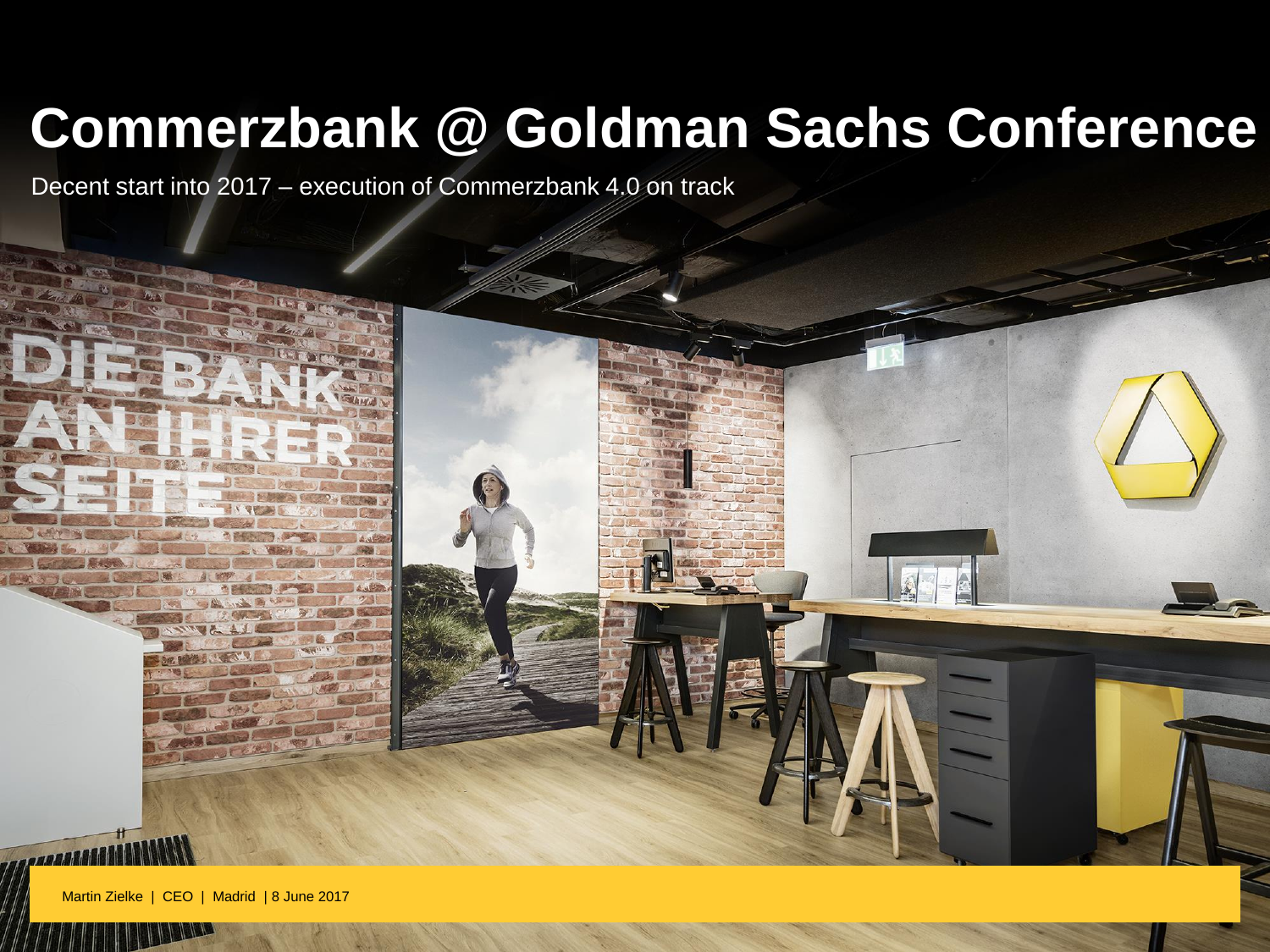

# **Key financial figures at a glance**

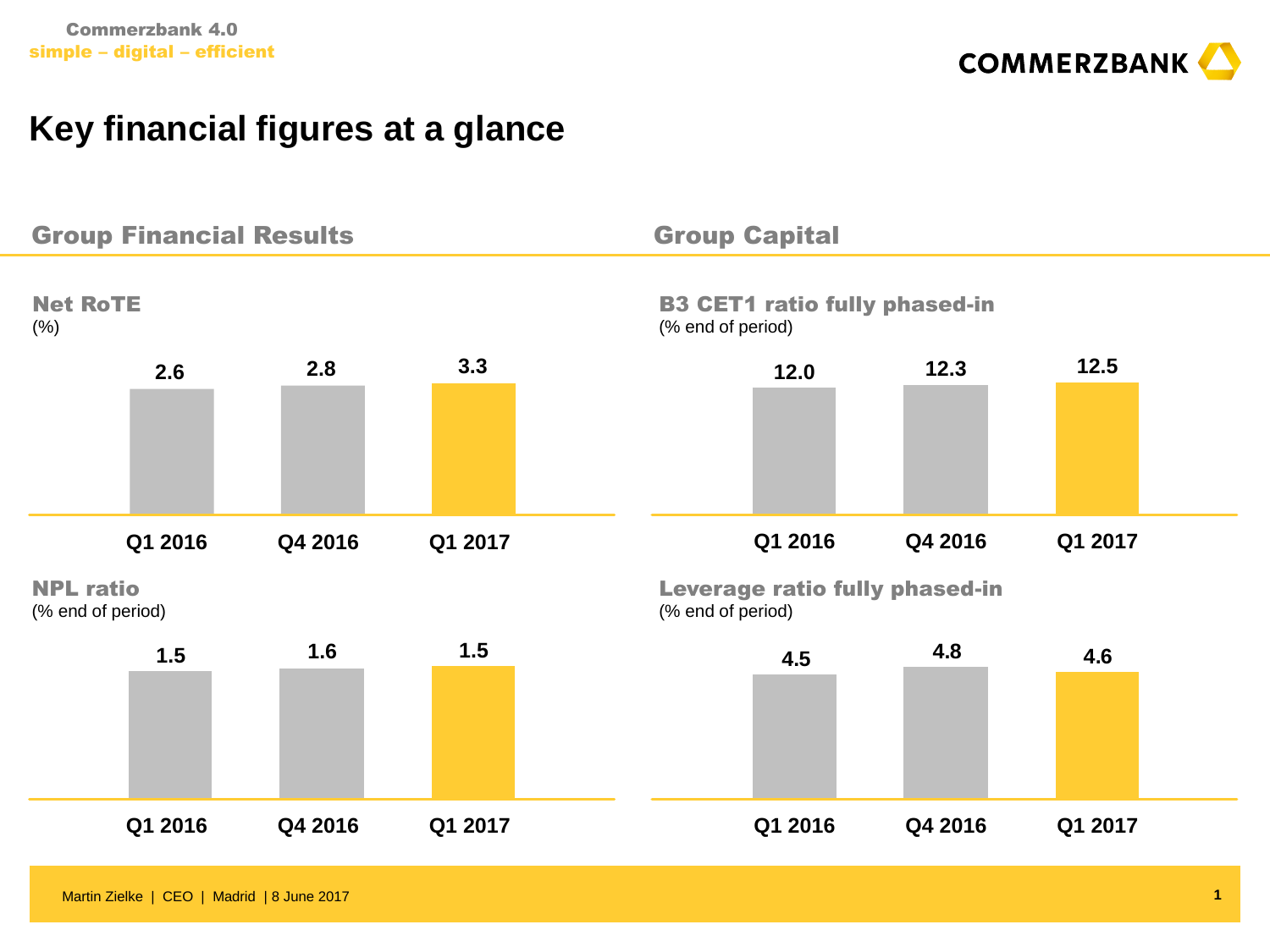

## **Commerzbank 4.0 – a strategic programme with three cornerstones**

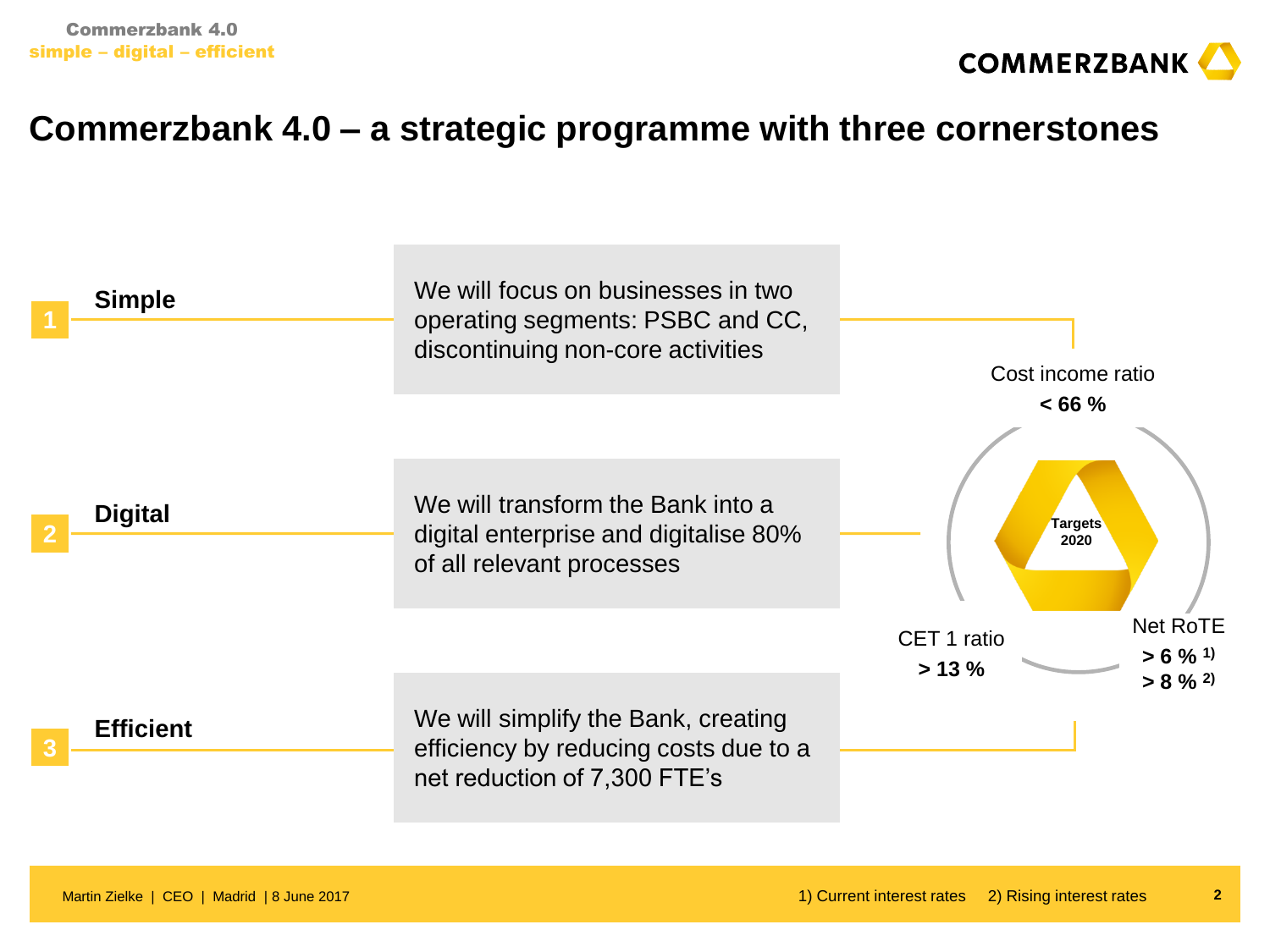

## **Progress of key execution indicators in line with plan**

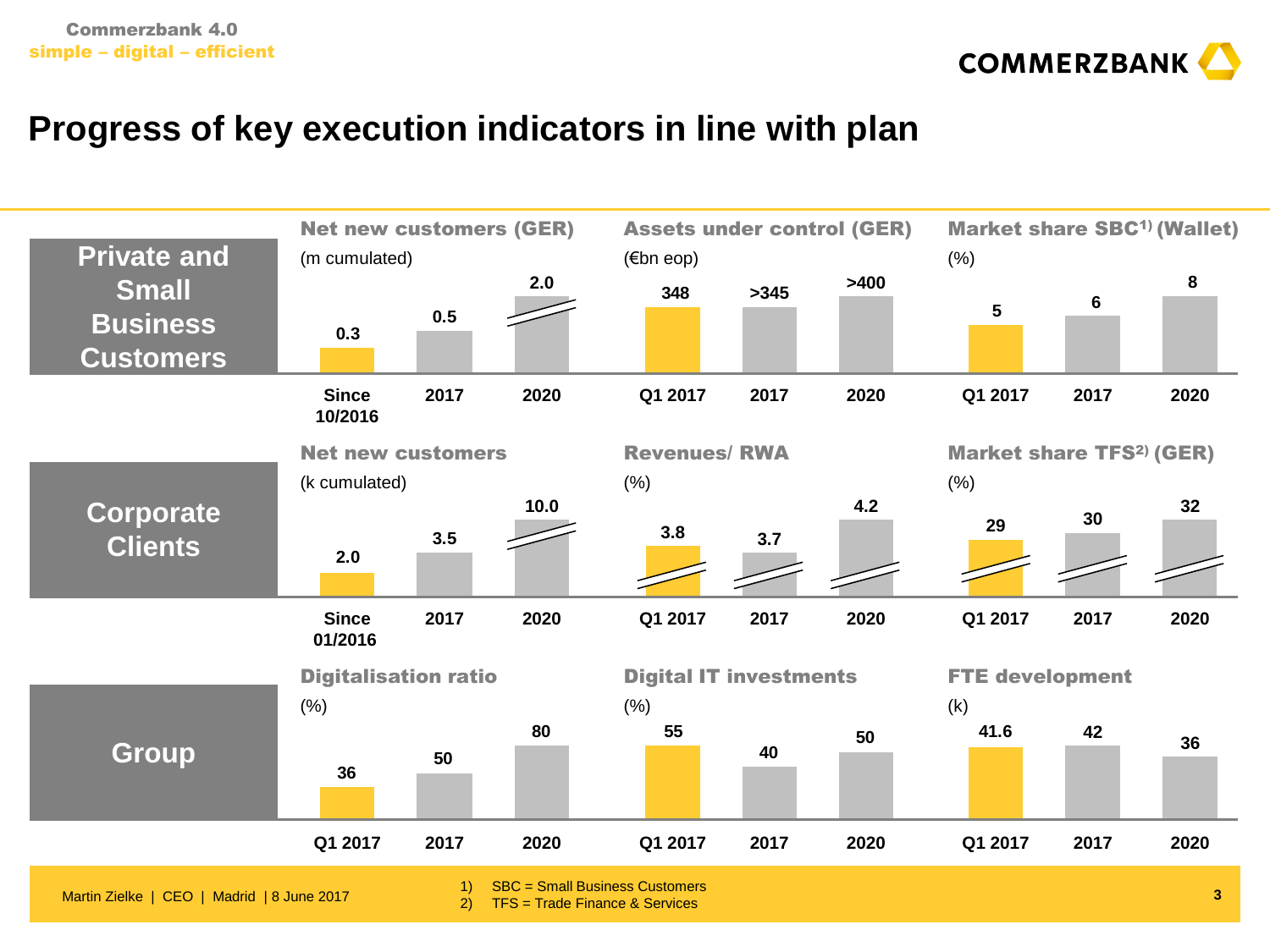

# **Commerzbank 4.0: First milestones achieved**



#### **Achievements**

#### › **Further growth initiatives started**

- Roll-Out of digital consumer loan offering in branches started in April
- Launch of €6bn loan initiative to extend our market share with corporate clients in German **Mittelstand**

#### › **Digital transformation on track**

- Staffing of Digital Campus ahead of plan with already ~600 FTE – additional capacity for ~400 FTE planned
- 6 Journeys started according to plan
- › **Efficiency program launched**
	- Talks with workers council started in March
	- First agreement on early retirement scheme already achieved in April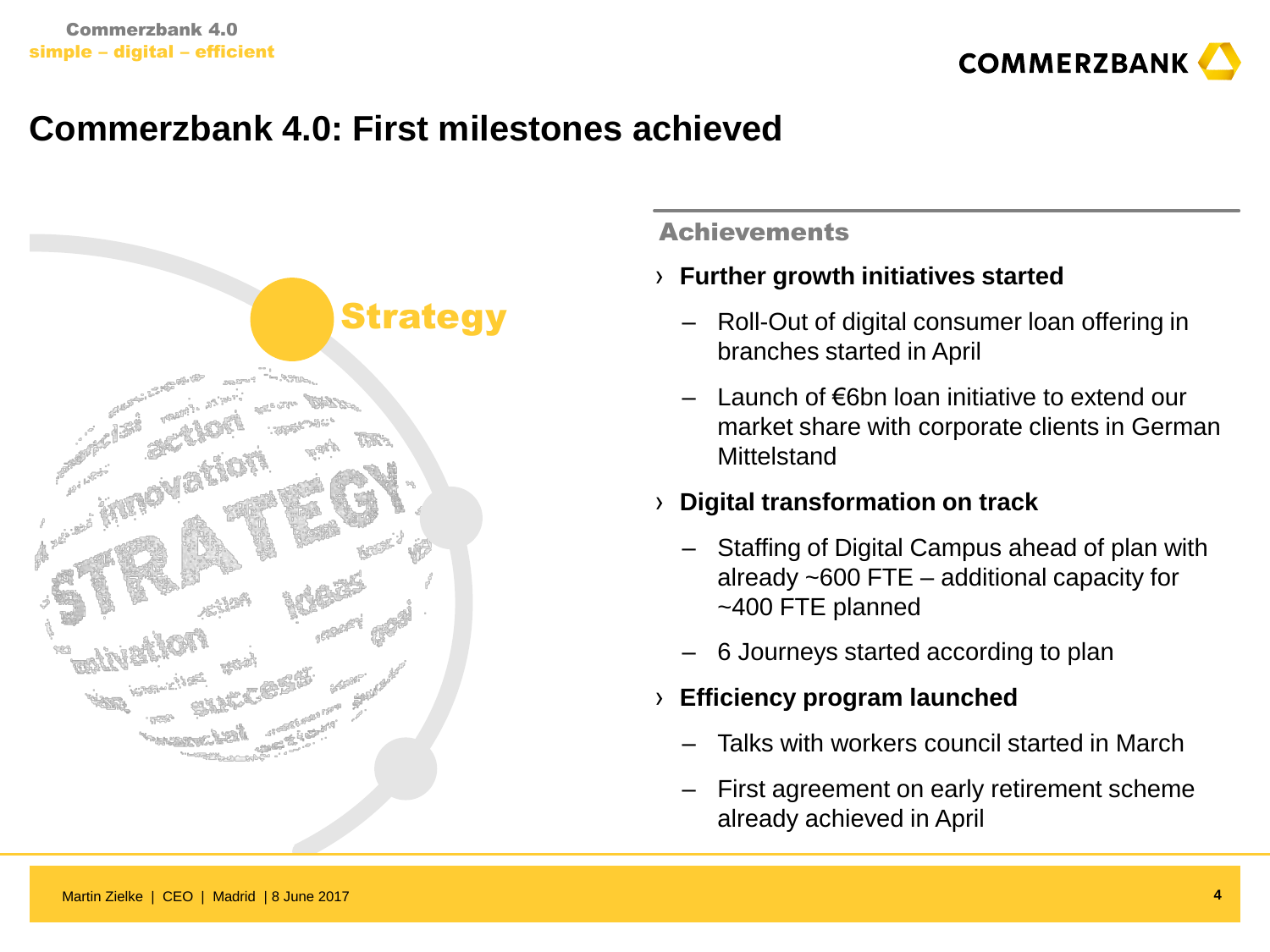

# **Commerzbank 4.0 – Winning in the German Retail Banking Market**

**Digital** Smaller range of ~150 products but all in digital format

## **Personal**

Close to our clients with a dense network of  $\sim$  1.000 branches

### **Comprehensive**

Covering all needs – including those of Small-Business Clients

## **Growing**

2m net new customers,  $> 14$ m total clients and  $> \text{\textsterling}400$ bn AuC

## **Profitable**

Higher profitability:  $> \epsilon$ 1bn revenue growth + active cost management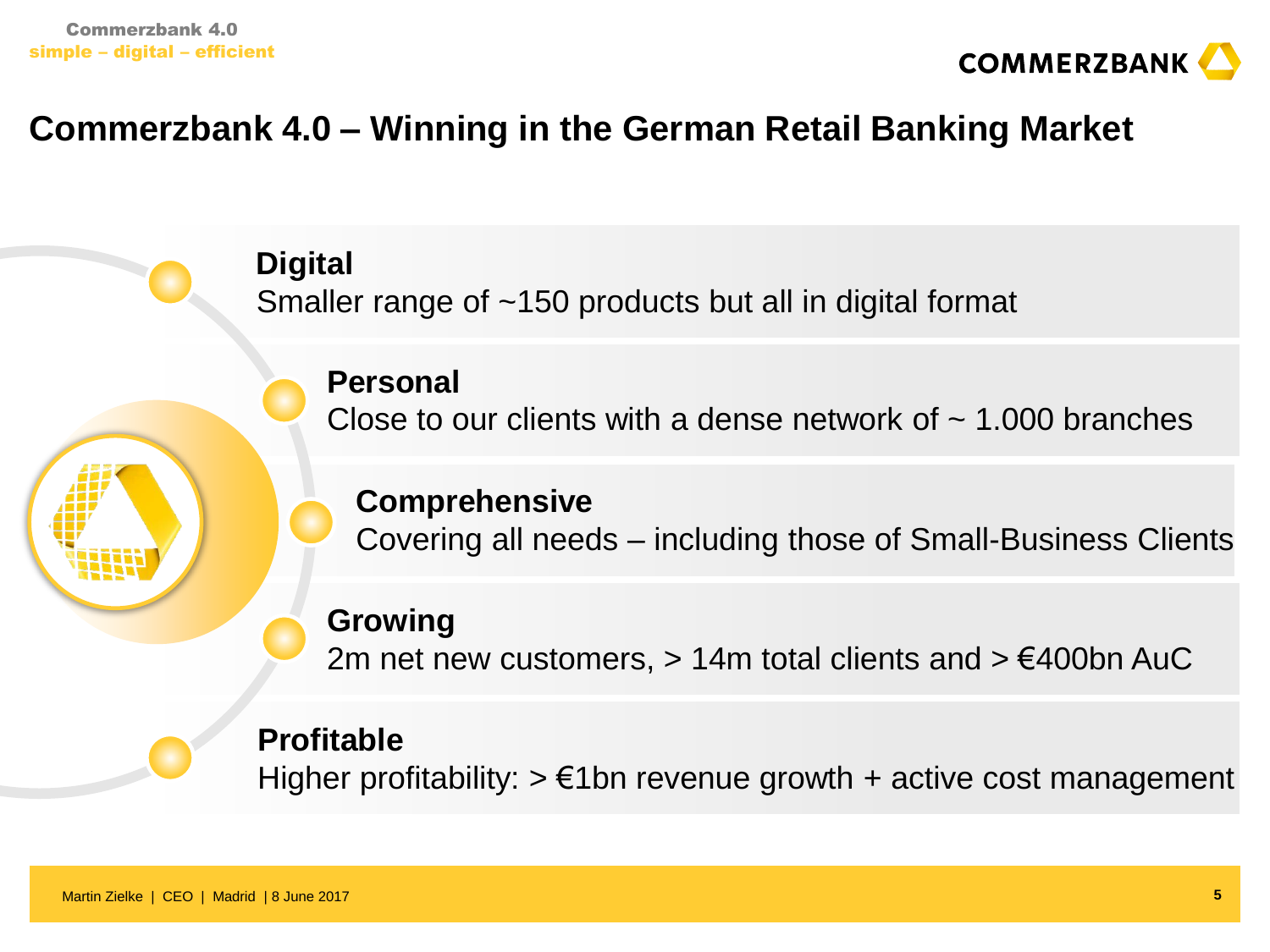

# **Changing competitive dynamics offer additional opportunities**



**Focus on revenue growth – others with deep cuts into the sales force**

Martin Zielke | CEO | Madrid | 8 June 2017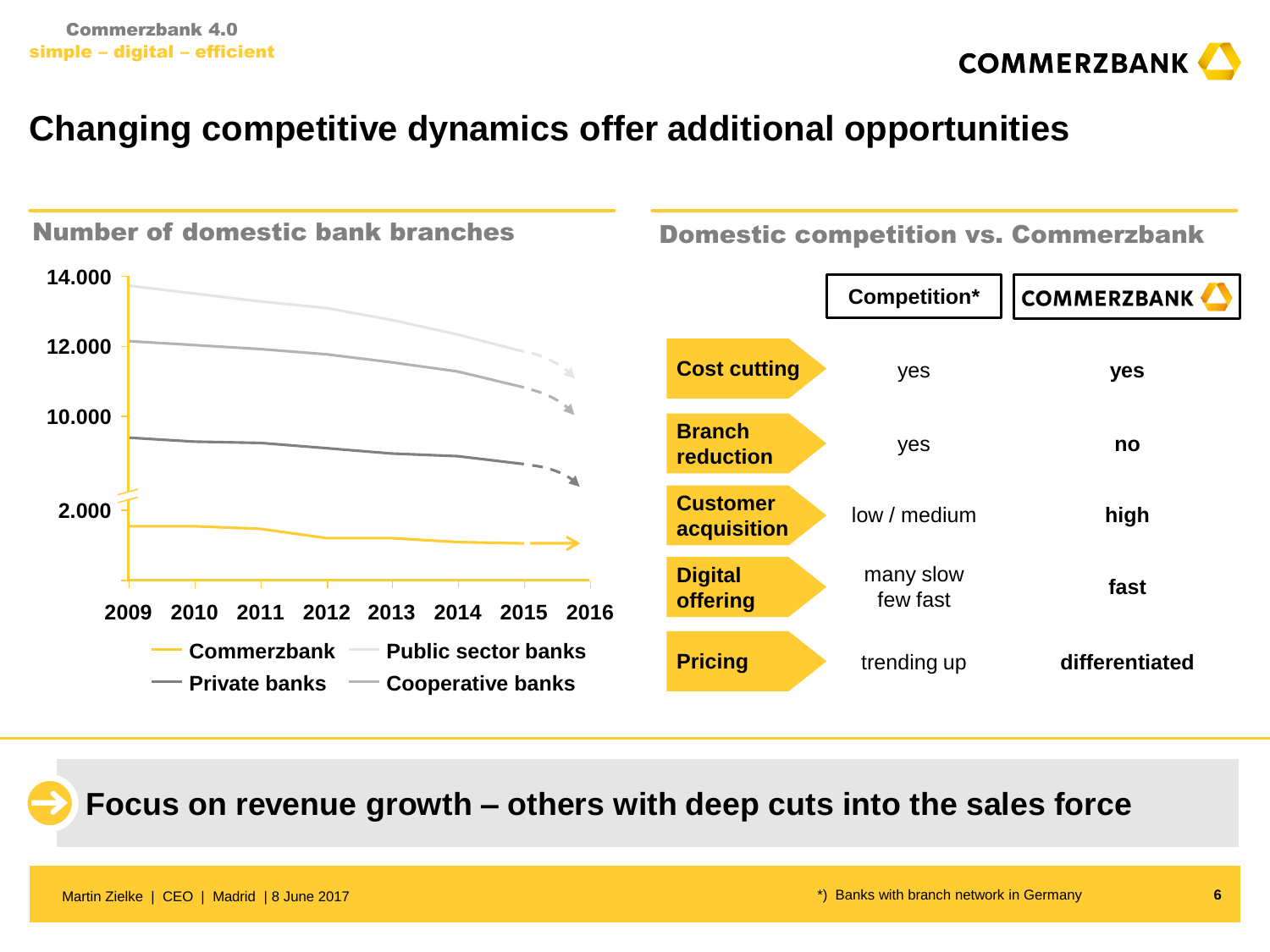

## **Objectives and expectations for 2017**

#### FY 2017

We will further strengthen our market position and focus on the execution of Commerzbank 4.0

We keep our CET1 ratio stable ≥12% balancing out investments, P&L incl. restructuring costs, capital and RWA

We keep our cost base stable and book the first part of restructuring charges for Commerzbank 4.0

We expect LLPs for PSBC and CC on the level of 2016 – Ship Finance in a range of €450m - €600m